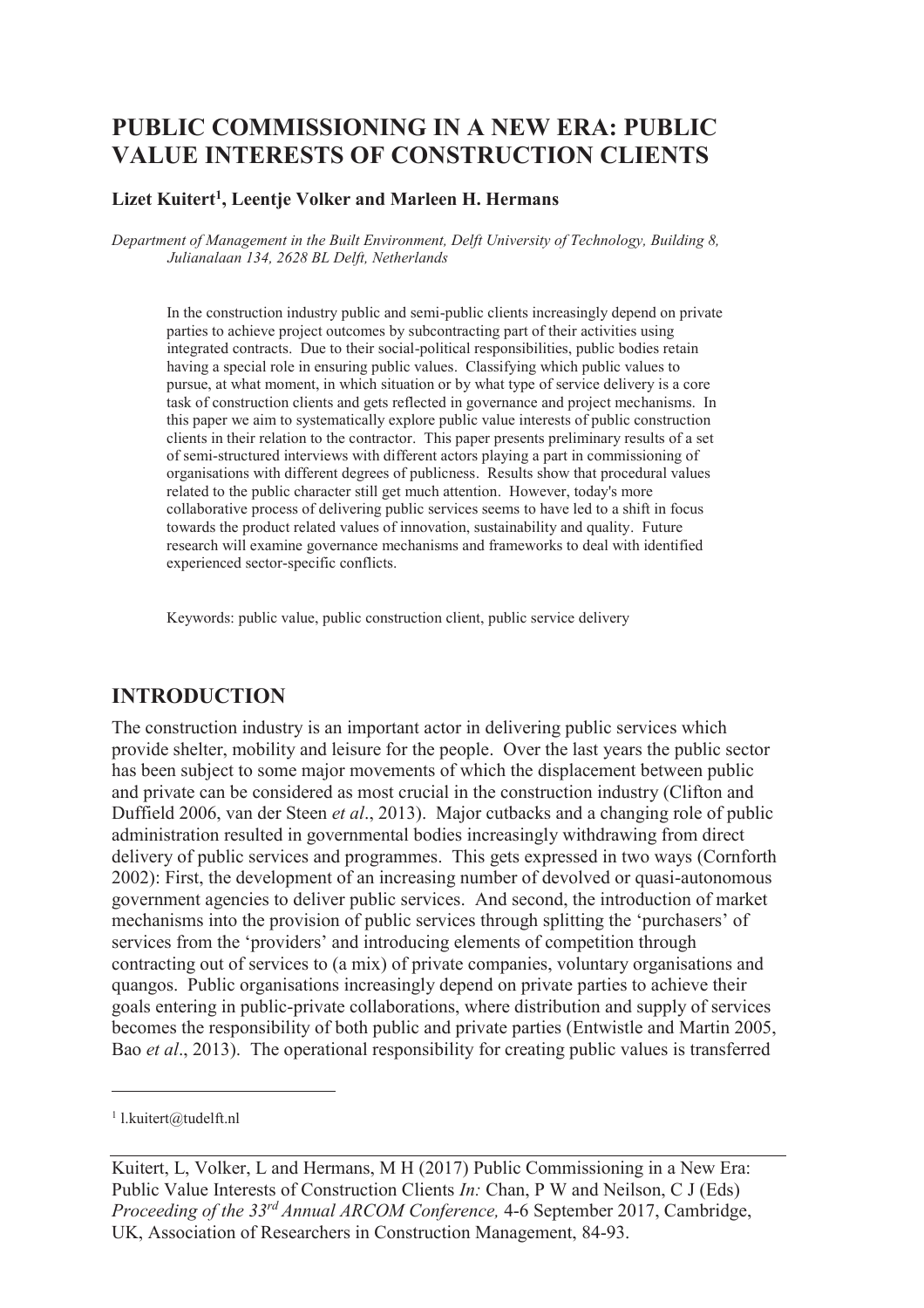to the private market party and the public party is left with governing- and management tasks, and remains social-politically responsible (Eversdijk, 2013, van der Steen *et al*., 2013). With the increase in private organisations carrying out 'public' purposes, various constellations of public and private parties as project-based public service delivery organisations are shaped in construction. Specifically there is an increase in integrated contract forms (Clifton and Duffield 2006). The role of public clients in the process of public service delivery becomes more directive and facilitating, and these new structures affect the traditional notion of accountability, bringing along a strong emphasis on performance and outcome (Boyd and Chinyio 2006). Quality assurance by public clients more and more aims at organizing the process (Brown *et al*., 2006), making it plausible that there is compliance with the process requirements and product requirements, or in other words the procedural values and the performance values (Bruijn and Dicke 2006).

Furthermore, the construction sector is the epitome of a project-based industry, a variety of organisational forms that involve the creation of temporary systems for the performance of project tasks (Holti 2011). These can either be entire firms, multi-firm consortiums or networks (Sydow *et al*., 2004). The heterogeneous nature of these networks, alliances or partnerships is flexible by nature, constituted by different dimensions in hierarchy, formality (regulations) and collaboration. The collaborative project-based public service delivery creates a high level of complexity for public actors and changes relationships and task- and responsibility division (Bao *et al*., 2013, de Graaf and Paanakker 2015). Clients are both involved in the goals of the 'permanent' commissioning organisation and the goals of 'temporary' project-related network of public and private parties. The position of an organisation on the public-private continuum, the 'publicness', is (partly) determined by the extent to which organisations are constrained by political control, how organisations are funded and financed, and the extent to which organisations perform public and private tasks (Besharov and Smith 2014). The 'degree of publicness' merely determines the expected contribution to the political or public mandate.

For public construction clients a distinction can be made between 1) government and governed by the public law, organisations that are required to apply public procurement law, and 2) semi-public and private organisation which only have to obey to common law. Classifying which public values to pursue at what moment, in which situation or by what type of service delivery is a core professional task of the construction client and gets reflected in governance, management and project mechanisms. Public value management (Moore 1995, Benington 2007) therefore becomes more important in the commissioning role of public client organisations.

In this paper the following questions are addressed: 'Which public values are of interest for public construction clients in their collaboration with contractors?' and 'Which contextual elements influence the public values that play a role in the current collaborative practices between client and contractor in construction?' The paper starts with a theoretical elaboration of public values in the public construction domain. Then the research approach of the interview series is explained. The findings show preliminary insights of a set of interviews on the interests of public clients and the factors of influence on the current collaborative practices between client and contractor, followed by a conclusion.

### **PUBLIC VALUES IN THE CONSTRUCTION SECTOR**

Due to their socio-political responsibility, organisations with a public character, have a special role in ensuring all public values (Beck Jørgensen 1999). They are expected to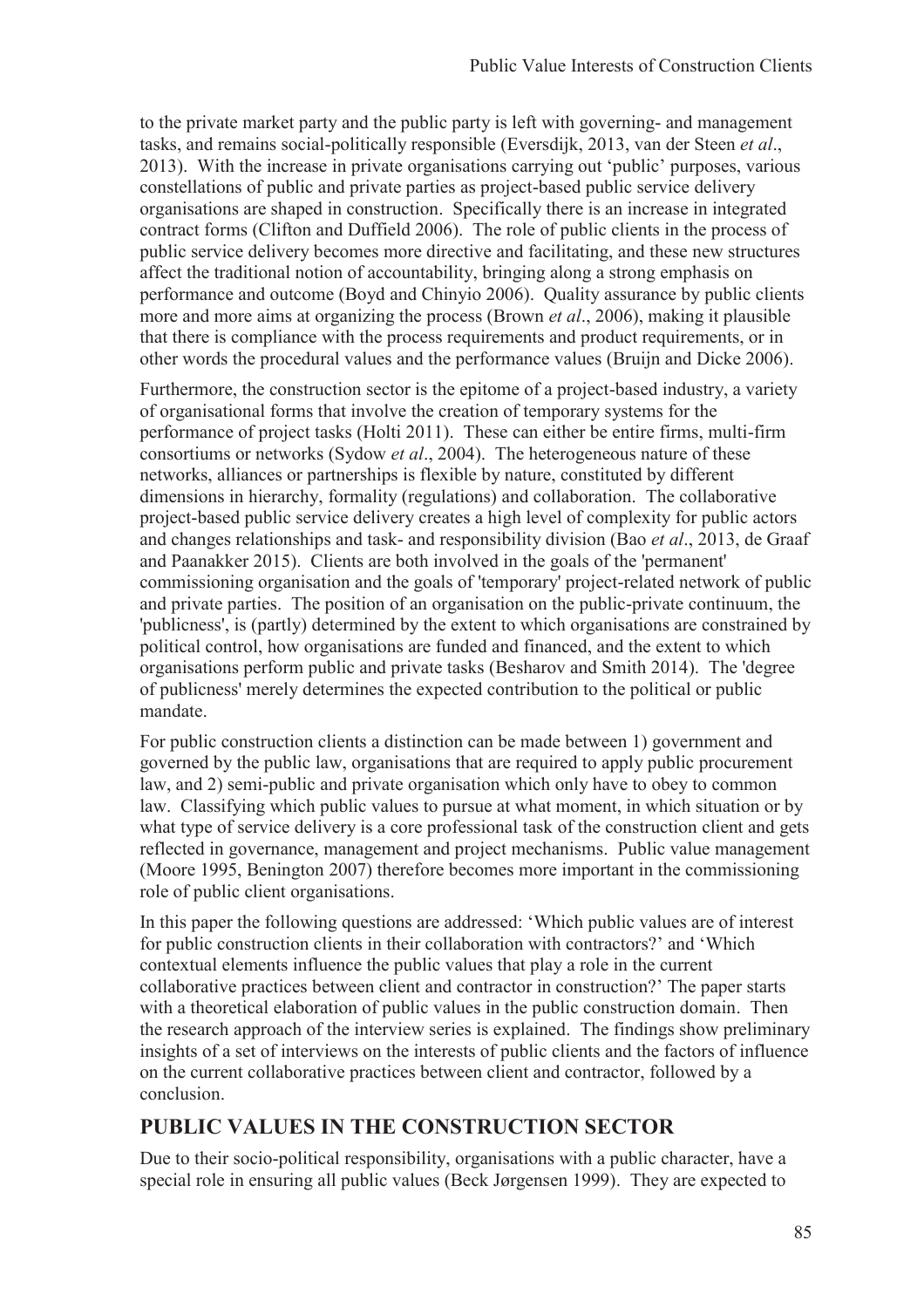contribute to all kinds of fields, for example social innovation, safety, protection of weaker population and the built environment and to create public value in many different forms. In the construction industry public values manifest for example in the European Procurement Principles. In addition to these procedural type of values, product values such as sustainability, cultural heritage, quality of the public space, and performance values - effectivity and efficiency - are also essential in the context of performing and completing construction related tasks (Boyne 2003, de Graaf and Paanakker 2015). The government cannot determine on its own what public values are and are not. Public values are, in fact, a reflection of what the society expects of facilities and government (Bruijn and Dicke 2006). They are non-committal for governments, they provide direction (van de Ven *et al*., 2007).

Public values are values that society believes are important in the in the production of certain products or services and of which they feel it is the duty of the government to ensure the interests (Bruijn and Dicke 2006). For a value to be called public there needs to be a collectivity, a collective benefit - it is about meeting shared expectations - while a private value reflects an individual interest (Van der Wal *et al*., 2008). However, in practice the line between public and private is drawn differently from country to county, differentiates in different time periods and from sector to sector (Van der Wal *et al*., 2008). Important to recognize is that private parties may also strive for public values and organisations with a public character may also include private values. Despite, public values do have some specific characteristics. There is value pluralism, meaning that not all values can be achieved at the same time. Public values can also be incompatible; the pursuit of certain values must inevitably comprise or limit our ability to pursue certain other values. And finally, public values can be incommensurable; there is no single currency or scale on which conflicting values can be measured. Where a 'conflict' occurs no rational assessment can be made (de Graaf and Paanakker 2015).

Moore and Bennington are considered the two main contributors to the public value definition in public value management. Moore (1995) speaks of the singular public value. He considers public value as the equivalent of shareholder value in public administration. Public values are designed to provide managers with a notion of how entrepreneurship can contribute to the general welfare. Bennington (2011) refers to the plural public values. He interprets public values as the combination of safeguarding and enriching the public sphere with the delivery of public values. He holds a rather normative description about the rights, benefits, and prerogatives to which citizens should (and should not) be entitled.

Focussing on the obligations of citizens to society, the state and one another, and the principles on which governments and policies should be based. These different descriptions indicate a distinction between value and values. Values is defined by Mills (2013) as 'abstract, humanly held notions and beliefs that provide a broad and relatively universal framing structure to understand particular choices in a wider context of concerns'. Value is defined as 'an attitude or judgement made by a person of some object at issue (whether this is a product, service, process or other person) against some resource' (Mills 2013), e.g. the assessment of an object (Volker 2010). This distinction between value and values is relevant in studying the concept of public value(s) in the public construction domain since public return gets realized through public service delivery. Public parties increasingly adopt private sector ideas. Collaborating with private parties different logics need to be combined, market and society, private and public aims combined (Smets *et al*., 2015). Good governance is about the management of competing values (de Graaf and Paanakker 2015). Procedural values should be met,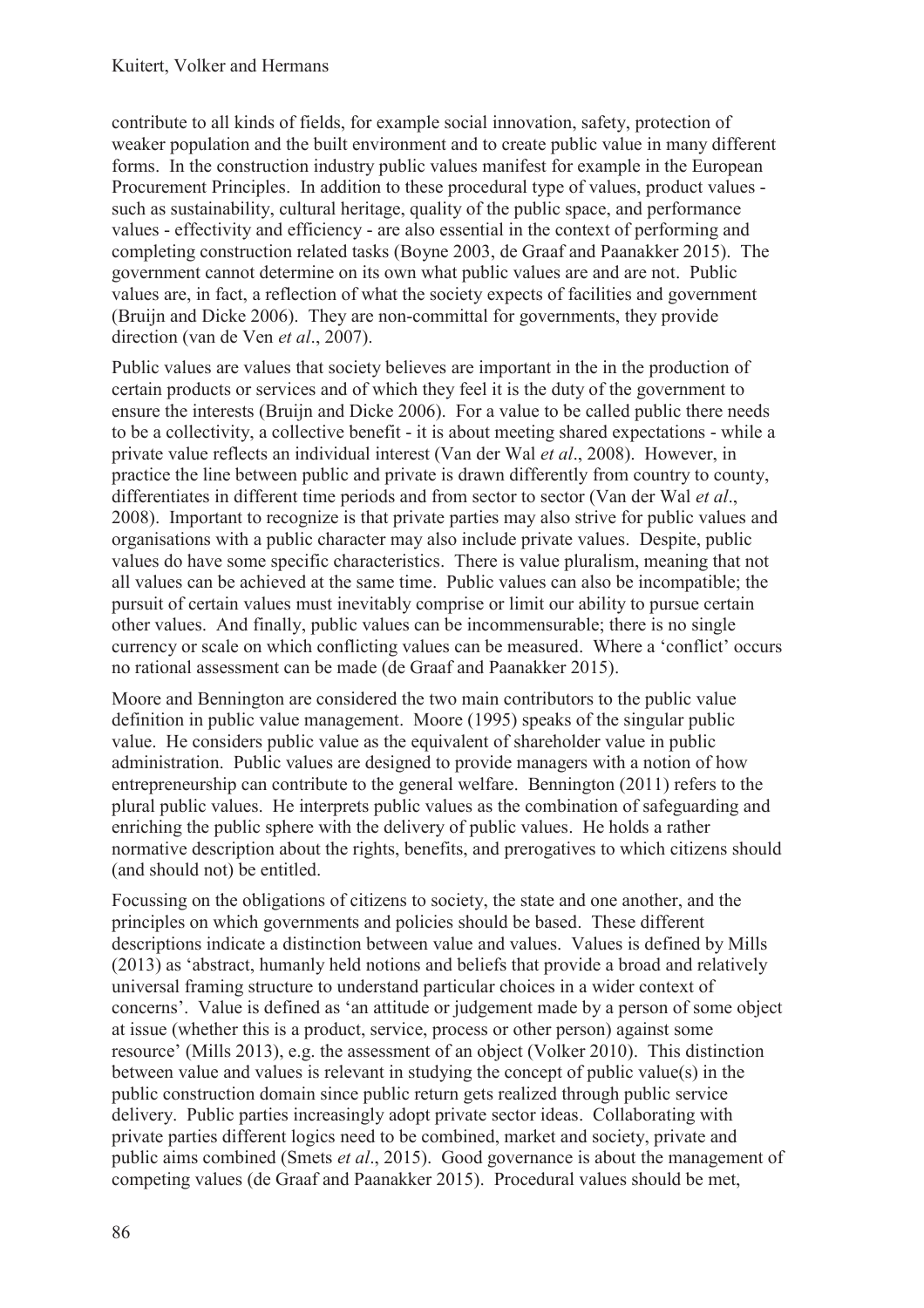which relate to the way the public sector should act - values relating to the quality of the process, such as integrity, transparency, equality - and which standards of government action should be met. In public value literature Moore (1995) describes the public value chain in which he distinguishes Input Output Outcome and where inputs are transformed into valued social outcomes, in other words achieving public values (Benington 2007). Outcomes are somehow invisible values, think about the perceived quality of the living environment. De Bruijn and Dicke (2006) separate the process from the content. Making a distinction between procedural values - good governance - and substantive public values - the services and goods the state is responsible for, either directly by offering products, or indirect by services and finance. Next to the procedural values and the (substantive) value of 'objects' de Graaf and Paanakker (2015) add performance values of effectiveness and efficiency (e.g. good infrastructure, services, no waste of tax payers' money). A professional construction client needs to find a balance between the procedural, performance and product values and be able to account for the value trade-offs made in establishing this balance.

Several authors published extensive literature studies to come up with lists of public values (de Graaf *et al*., 2013). Jørgensen and Bozeman (2007), for example, identify eight central public values including sustainability, integrity and robustness. Van der Wal *et al*., (2008) describe 13 values which, for example, include transparency, expertise, accountability, efficiency and courage. Next to that there are some well-known assessment concepts which specifically address values in the construction sector (Volker 2010). First, GOTIK, a method for controlling aspects related to project management; money, organisation, time, information and quality. And second, the Design Quality Indicator (DQI), a toolkit to measure, evaluate and improve the design quality of buildings, developed by the Construction Industry Council of the UK.

For DQI Vitruvius's utilitas, firmitas, and vernustas are translated into functionality (use, accessibility and space), built quality (performance, technical systems and construction), and impact (form and material, internal design, integration and character and innovation). Furthermore, there are several periodic policy documents concerning the built environment. In this context the Dutch Action Agenda (Bussemaker 2016) appoints for example a number of values woven into its narrative: collaboration, creativity, knowledge, dedication, expertise, wishes, interests, commonality, integrality, customization (involve conditions and stakeholder in task) and motivation in solidarity. In this study these lists have been combined into a compound list of common values in the public construction sector, and separated in the categories of procedural, performance and product values. This list provides the theoretical basis for the method developed for the interview series and is used in the analysis of the interviews.

### **RESEARCH APPROACH**

The study consists of a set of qualitative semi-structured interviews. Since in the projectbased construction industry different (types of) public values needs to be ensured in an organisations differentiating in publicness, we included a wide range of public client organisations in this study (Chi 2016). Respondents are members of the Dutch Construction Client Forum, representing a group of large and middle sized public and semi-public clients, including the Dutch Government Building Agency, the National Highway Agency, water boards, housing associations and municipalities. Different people representing different decision-making levels, were selected. For each organisation three to four public actors were involved: the general manager (GM), the director of procurement (CPO), the director of real estate and or infrastructure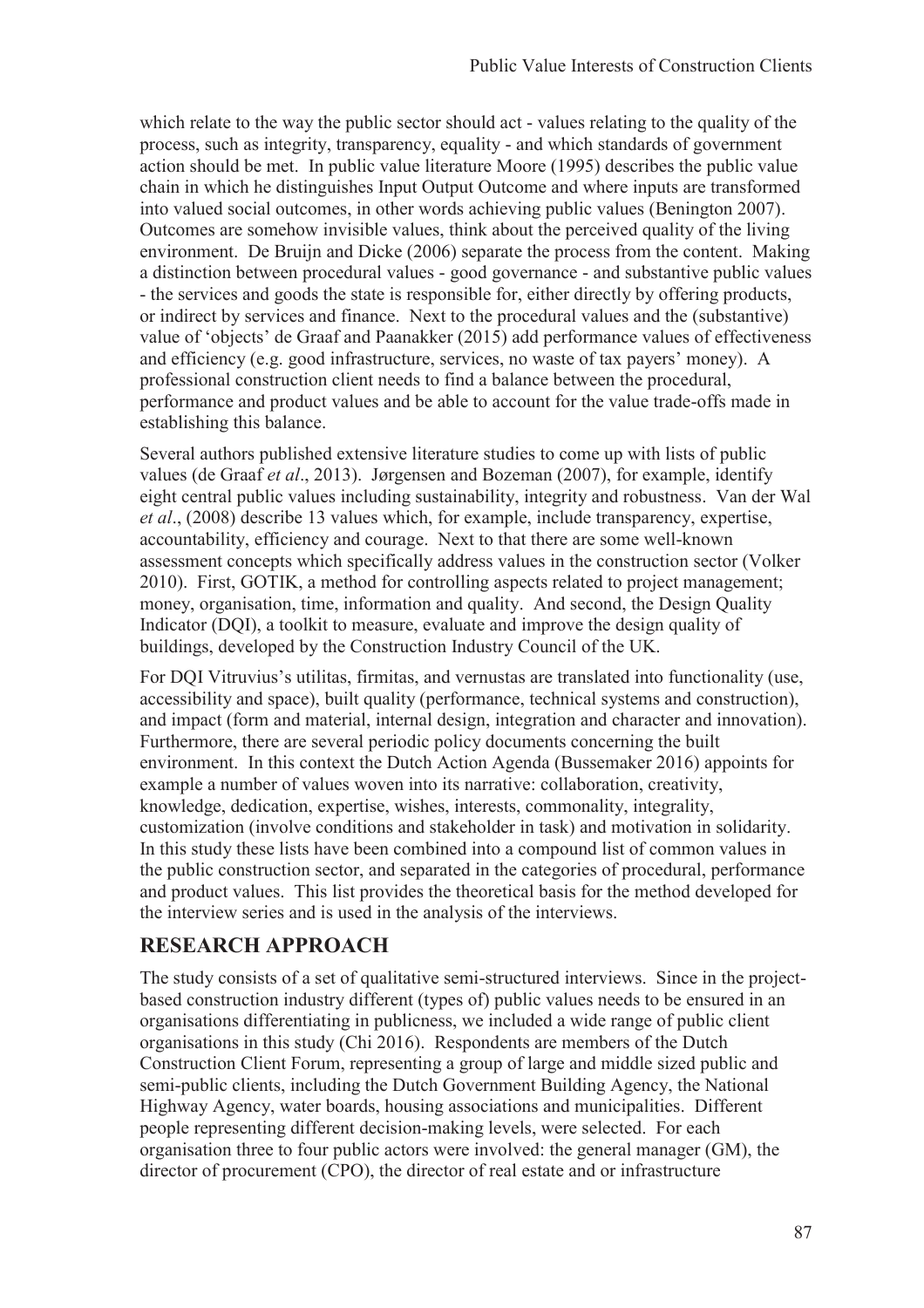developments (DD), and or the asset management or maintenance director (AM). This resulted in an interview sample of 23 interviews with a duration of 45 to 60 minutes conducted from February to May 2017. Value cards based on the compound list of possible public values were used to discuss the meaning and relevance of specific public values in different parts of the commissioning role. To ensure reliability of the data all interviews were audiotaped, fully transcribed, checked by the respondent sending them a summary of the conversation, and thematic theoretical coding is applied in Atlas.ti (Bryman 2012). In order to make a comparison between different client organisations, with a different 'publicness', as well as between different positions within these client organisations, different analytical tools and documents groups provided by Atlas.ti were used. Code-documents tables were used to look for the values playing a role in the relationship between client and contractor. Next to that the co-occurrence explorer was used to find the factors that influence the decision on values that are strived for.

## **FINDINGS**

#### **Public Value Interests of Public Construction Clients**

Answering to the question on which public values are of interest for public construction client in their collaboration with contractors, it can be concluded that much attention is given to procedural values related to lawfulness and the responsibilities of public clients and rather less to performance values of effectiveness and efficiency (see also Table 1). However, it was also found that in the current collaborative practices the procedural values of integrity, lawfulness, reliability and equality are more and more considered as contextual, whereas steering becomes directed at other values, such as innovation, sustainability and quality.

If you're talking about how we do things, I think that it could be a bit more innovative [...] Transparency, and I should say integrity, even though I think this is less important, remains an important theme within the Province (GM, government).

Internally, in public organisations, achieving a particular goal is considered of more importance. This sometimes means that efficiency is overshadowed, also because a lack of pragmatism. In addition, there is more attention to the collaborative nature of the relationship and the resulting implications for both the approach towards the market and the interaction with contractors. Approaching contractors becomes oriented at future tasks and what the market can offer.

We will have to talk to each other about the possibilities. This begins very early with 'This is the task we have, is that realistic? This is the planning to the task, is that possible? These are the risks we identify, what is your perception on this?' In that way, looking at what we should do together (CPO, government).

The changed role division between clients and contractors also determines the way of collaborating with (future) contractors since a certain level of dependency asks for a more open and transparent relationship.

For me, this comes with a bit of transparency, but also: we cannot do it alone, we all play our part in this theatre. So I advocate an open, transparent cooperation instead of a contractual relationship (AM, governed by law).

When shaping the collaboration like this, honesty is one of the 'old fashioned' procedural values that provides a boundary. Position the task that we are focusing on centrally, create good conditions that are fair'' (CPO, governed by law). Making the desired shift in focus towards different types of values proves to be a complicated process. It was found that the construction sector and today's contractual governance mechanisms lack flexibility to actually act upon the anticipated changes.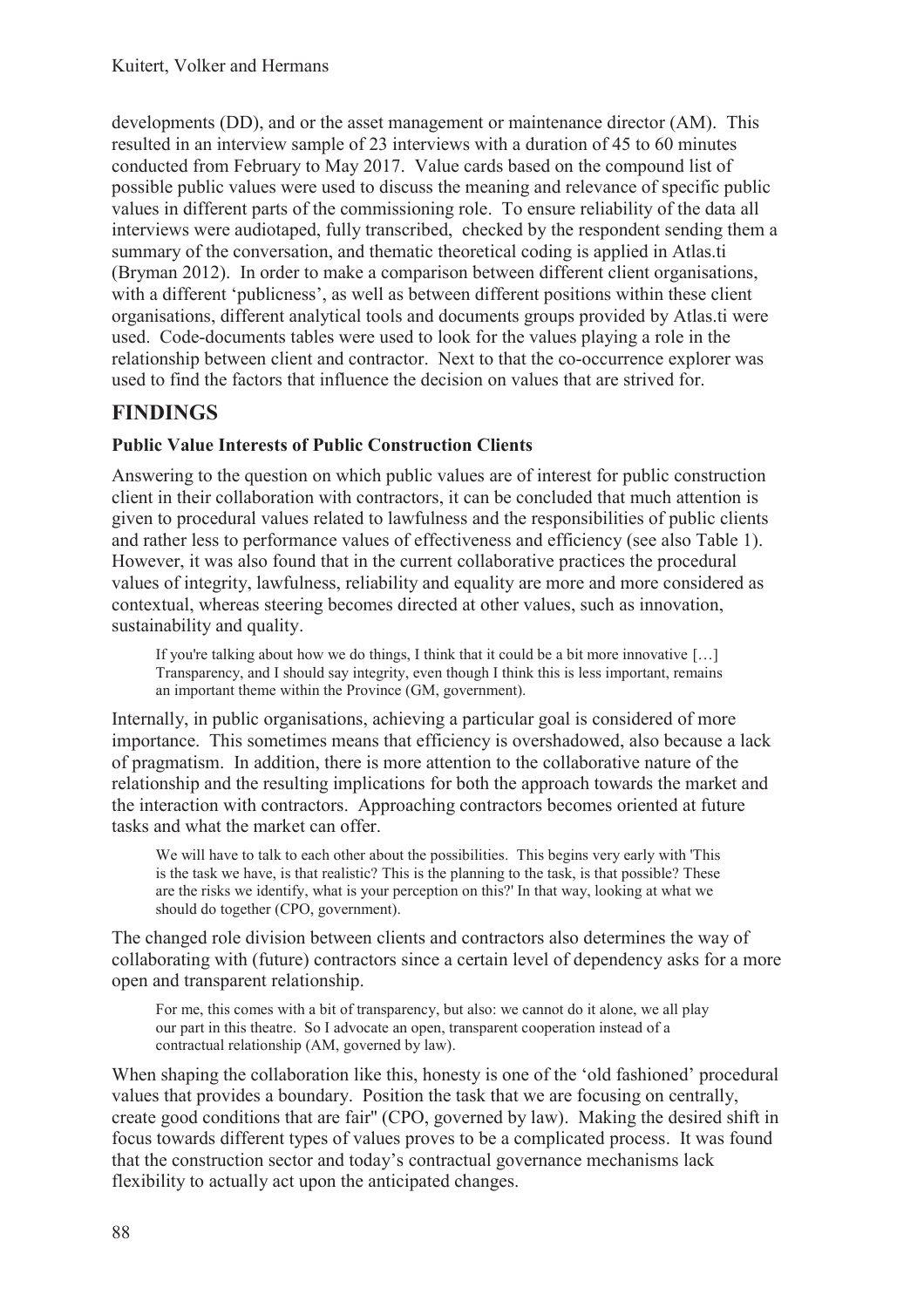*Table 1: Public values of importance in the relation of the public client and contractor, related to job position (GM, CPO, DD, AM) and 'publicness'. I = of interest, S = desirable to safeguard, Bold = specific attention shown to the value* 

|                    | GM                             | 6      | AΜ           | CPO                            | Government   | Governed by law | Semi-public |
|--------------------|--------------------------------|--------|--------------|--------------------------------|--------------|-----------------|-------------|
| Procedural values  |                                |        |              |                                |              |                 |             |
| Reliability        | I                              | I      | I            | I                              | $I-S$        | $I-S$           | I-S         |
| Honesty            | $I-S$                          | S      | $I-S$        | $I-S$                          | $I-S$        | $I-S$           |             |
| Equality           | $\sf S$                        | s<br>s | $\text{I-S}$ | S                              | $\text{I-S}$ | $I-S$           | I-S         |
| Integrity          | $I-S$                          |        | $I-S$        | $I-S$                          | $I-S +$      | $I-S$           | I-S         |
| Non-dis            |                                |        |              | I                              | I            |                 |             |
| Lawfulness         | $I-S$                          | $I-S$  | $I-S$        | $I-S$                          | $I-S +$      | I-S             | $I-S$       |
| Collaboration      | $\mathbf{I}\text{-}\mathbf{S}$ | $I-S$  | $I-S$        | $\mathbf{I}\text{-}\mathbf{S}$ | $I-S +$      | $I-S +$         |             |
| Transparency       | $I-S$                          | S      | $I-S$        | $I-S$                          | $I-S +$      | $I-S +$         | $I-S$       |
| Safety             | $I-S$                          | $I-S$  | $I-S$        | $\mathbf{I}\text{-}\mathbf{S}$ | I            | I               | I           |
| Accountability     | I                              | S      | I            | S                              | $I-S$        | $I-S$           | I-S         |
| Wisdom             | I                              | S      |              | S                              | S            | S               | S           |
| Performance values |                                |        |              |                                |              |                 |             |
| Effectiveness      | I                              | I      | I            | $\rm I$                        | I            | I               | I           |
| Efficiency         | $\rm I$                        | I      | I            | $\bar{\text{I}}$               | I            | I               | $\rm I$     |
| Product values     |                                |        |              |                                |              |                 |             |
| Context            |                                | $I-S$  | $I-S$        | $I-S$                          | $I-S$        |                 |             |
| Sustainability     | $I-S$                          | $I-S$  | $I-S$        | S<br>S                         | $I-S$        | $I-S$           | I-S         |
| Functionality      | $\sf S$                        | S      | S            |                                | S            | S               |             |
| Innovation         | $I-S$                          | $I-S$  | $I-S$        | $I-S$                          | $I-S +$      | $I-S$           | $I-S$       |
| Integrality        |                                | $I-S$  | $I-S$        | $I-S$                          | $I-S$        | $I-S$           |             |
| Character          |                                |        |              |                                |              | I               |             |
| Ouality            | $I-S$                          | $I-S$  | $I-S$        | $I-S$                          | $I-S$        | $I-S$           | $I-S$       |

Discussing the actual safeguarding or the desire to safeguard certain values, all values that proved to be of interest are at least mentioned once, see table 1. Only the performance values of effectiveness and efficiency were not mentioned. This can be explained by the use and translation of other values in contracts, for example the quality criteria, the indirect safeguarding of these values:

The effectiveness can be assured by what is in the contract, with the finances in the contract, with the quality criteria stated in the contract, justifying the delivered result. This is not hard to safeguard. (GM, government).

Discussing specifically safeguarding, we experienced some discussion on the possibilities in safeguarding certain values.

The values that are most safeguarded are, for example, functionality, legitimacy or quality. Transparency is much more difficult, because what do you show and what do you not show? (CPO, governed by law) and I think wisdom is the most beautiful value here', but I wonder [...] could you safeguard that? (GM, governed by law).

There are also some values of which safeguarding becomes more important with the increase in public-private collaboration and the role changes that are needed in dealing with the increased complexity of construction projects, such as sustainability and responsibility.

Sustainability is something that needs to be better safeguarded. And taking responsibility. For example, consultants often overlook the development of a particular design or concept, but do not take responsibility for the functioning of the concept once it is finished (AM, governed by law).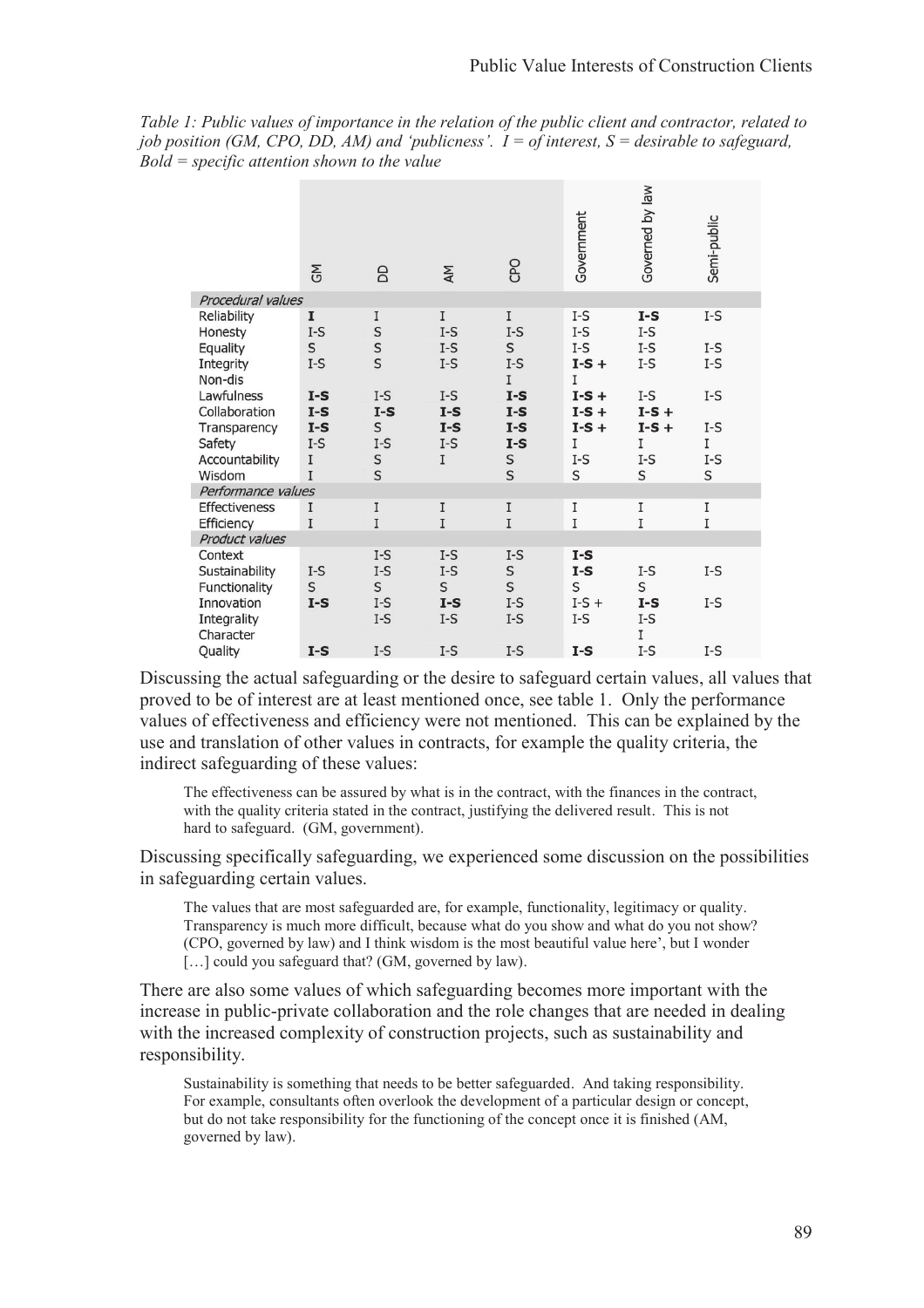In addition, some interviewees question if it is worth to safeguard certain values, in relation to the constraints it will bring along:

I'm not so much in favour of safeguarding, because this limits flexibility (AM, governed by law).

Comparing the organisations with different degrees of publicness and the different job positions (see right columns in Table 1), there are some things that stand out. There is both the interest in and desire to safeguard the values of reliability, honesty and equality with the parties governed by law, and an even more strong emphasis on integrity, lawfulness and transparency with the government. Although there is also special attention to discussing the value of collaboration, being a reliable partner appears to be discussed most often.

It is very important that we, as a public client, are reliable and predictable, so you know what could be expected of us (CPO, governed by law).

Looking into the organisations with different 'degrees of publicness', there appears to be a strong awareness of the public task with officials of all types of public organisations.

Intrinsically, people working at governmental bodies feel that they are there to serve the general interest, not the interest of the organisation. (CP, governed by law) and I just have to retain integrity. That is part of the public value I represent. A government official should always keep this in mind (CPO, government).

As we look into the different job positions, there are differences in 'giving meaning'. The general managers speak about what they want to convey to the market and having a certain kind of corporate responsibility. They mention matters of action, code of conducts, acting with conscience and the identification of people with the organisational values. The discussion mainly revolves around intangible translations of values, such as a particular behaviour:

It's quite complicated to be exact, but we do want people to go out in the field with this notion of corporate responsibility. Handle things in a responsible way. This must reflect in actions of each person (GM, semi-public).

The development directors specify the values that they want to pursue in the relationship with contractors more specifically. They talked about providing preconditions, establishing frameworks and practical agreements, but also about translating values into toolkits and procedures:

Over the past year and a half, I have spent a lot of time and effort in ensuring that people know how to handle those procedures, so I steered on legitimacy a lot (GM, semi-public).

The CPO's particularly profiled their understanding of the values merely towards transparency, integrity and non-discrimination, reflecting on what these values mean in European Procurement Law.

#### **Contextual Elements Influencing Value Interests of Public Construction Clients**

Answering to the question which contextual elements influence the public values that play a role in the current collaborative practices between client and contractor, analysis showed the importance of four different factors related to (1) changes within the construction industry, (2) politics and responsibility, (3) organisational issues and, (4) the changed nature of the relationship between the client and contractor.

Within the Dutch construction industry tasks nowadays are put differently in the market. You can cluster tasks (e.g. design, construct and maintain), moving away from the standardised separate agreements towards performance based contracts. The responsibilities are then divided in a different way; parties need to learn how to leave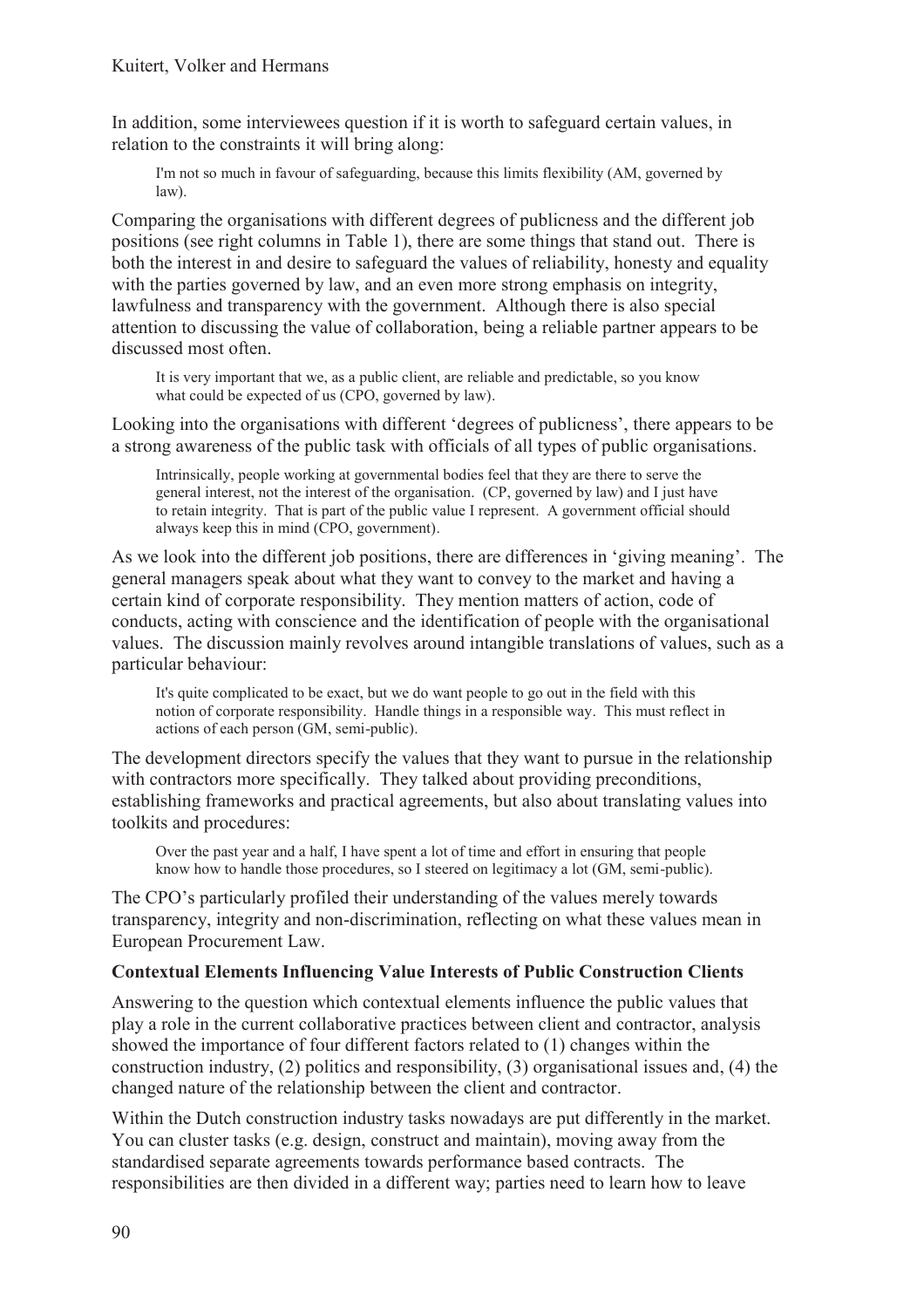more to the market parties. This 'new' contract forms leave more room for contractors to think along and apply their expertise.

We now say to the contractor 'These are the functional requirements. You just have to maintain it or improve where we indicate it needs to be improved. How you will make that happen does not really matter because we mainly state functional requirements regarding the use of a road (AM, government).

The need to work with these types of contracts relates to the complexity of the current tasks. Growth of the population and growth of cities suggest the need to give more attention to a value such as sustainability. In order to achieve this, public and private parties are depending on each other; innovation in both products and process is needed.

The public character of the client organisation and the public sector reform, also bring along some aspects that influence perspectives on values. One of the main influences is the four year election periods in the Netherlands and the challenges public actors are confronted with in their period of reign.

You never know, things are happening, for example sustainability is one of the things we will need to address in the upcoming ten years. By then we already have had another  $2\frac{1}{2}$ Cabinets (CPO, government).

Public parties are put under a microscope, much is expected of them. Despite recent fraud incidents, public construction clients still feel responsible to walk ahead, to play an important role in the construction sector reform and the changes needed to deal with the increasingly complex tasks. This sometimes means that they have to make themselves vulnerable while they are held accountable and closely monitored:

We want to use the wider knowledge more, and this also means that we sometimes have to be more vulnerable and open up to what the market is offering and not always immediately assume that they mainly want to make money out of it (AM, government).

The changes in the construction industry and the role change of public actors also reflects on the public client organisations itself. Transitions in the organisation are both at the level of the structure and processes, and the desired attitude and behaviour of employees.

*That sounds very easy, but a contract is not something you just perform. It is also really another way of thinking. This imposes other requirements on the organisation and the people who work there (DD, government)*.

Missions and visions are used to embed the new way of approaching the market within the organisation and its employees:

We have mentioned a couple of values, for example being in charge, but also showing guts to develop things, integration is related to that, and having fun in your job. These are a couple of values of which we say drive the organisation forward (AM, governed by law).

The new required collaborative structures also changes the nature of the relationship between the client and contractor. There is a need for more trust, which is something hard to capture in a contract. It becomes more important to focus on a level playing field, an open, honest and transparent relationship with the market. Changes in playing a certain part in this collaboration are ahead, both for the client:

We are getting a new environmental law, and that also means another role for the government. We also need to anticipate on that (CPO, government), as well as the contractor: It could also strengthen each other. If we now see that market parties become more willing to take final responsibility, we are more likely to enter in longer term contacts (AM, governed by law).

Public clients are more and more concerned with their approachability; they are in search for connections instead of contradictions in order to build an equal, sustainable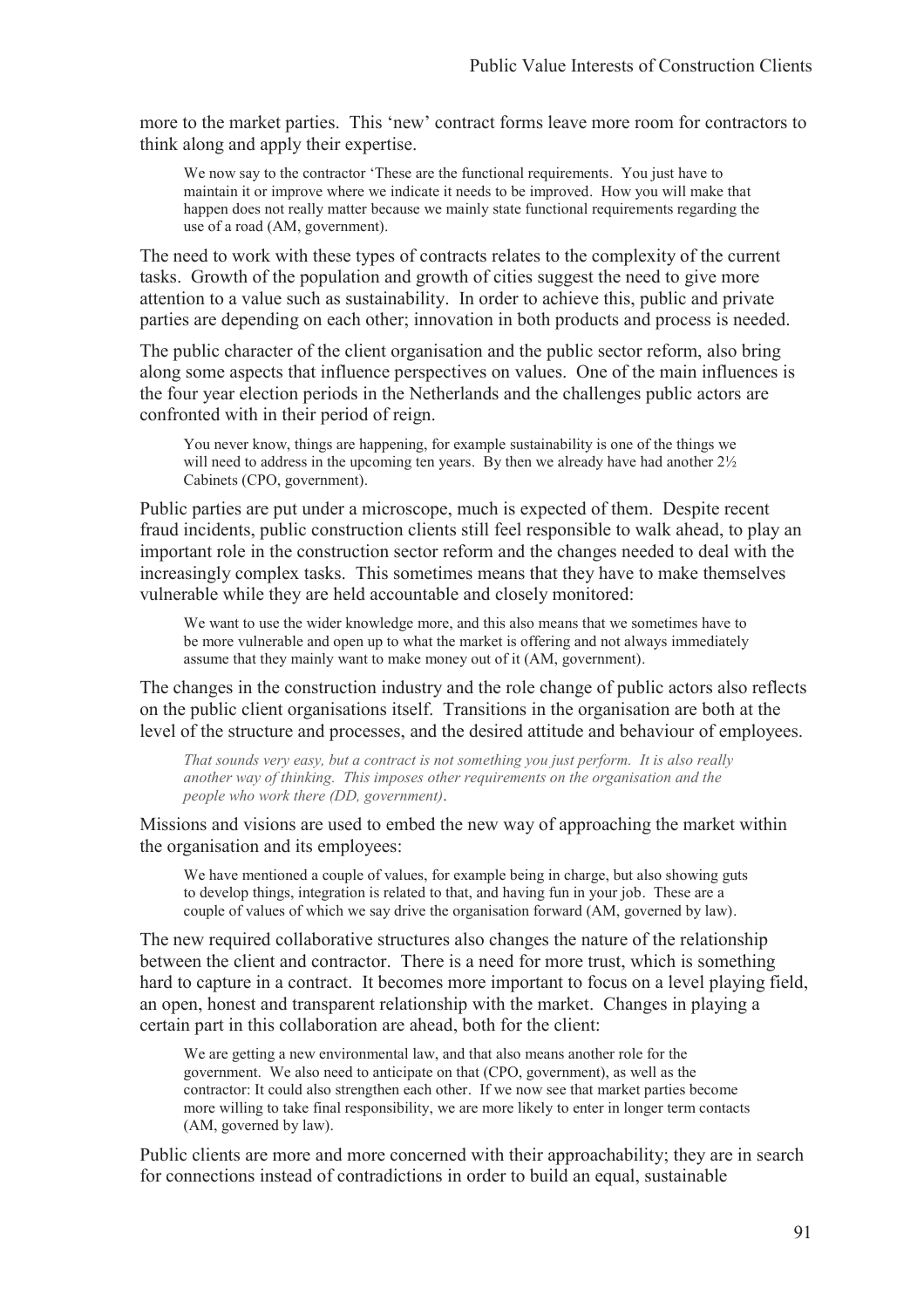relationship on the basis of common values. Therefore they reach out to the market earlier to discuss the latest developments in the market. They, for example, organise market consultations, are involved with different collaborative initiatives and organise meetings with SME's in order to inform their future suppliers about possible collaborations:

Simply by agreeing and sharing common developments, both public and private, in a client contractor relationship or in relationships to discuss general market development we increase the contact with the market (AM, governed by law).

#### **CONCLUSION**

This study contributes to public value theory and the sector specific value debate by providing insight in the value interests of public construction clients in collaborating with contractors. The ongoing shift of focus from procedural values related to lawfulness and responsibilities of public construction clients, towards product values of innovation, sustainability and quality of services, asks for a more open, transparent, sustainable client-contractor relationship. Insights in the contextual factors of the Dutch public construction industry explains how changes within the construction industry itself, politics and responsibility, organisational issues and the changed nature of the relationship between the client and contractor, influence the public values that play a role in the current collaborative practices between client and contractor.

To solve the increasingly complex construction tasks, there is a growing need to collaborate with the market in achieving public values such as innovation and sustainability. Aiming to achieve good governance, the management of - often competing - values becomes part of the core task of public actors. Our results indicate that professionals in client organisations are aware of this shift in values. Hence, they do not explicitly state how they safeguard them. Further research will look into value trade-offs that need to be made and conflicts that are experienced by actors in safeguarding these values. Future research will also look at governance mechanisms and frameworks to deal with the identified conflicts in public client organisations.

### **REFERENCES**

- Bao, G, Wang, X, Larsen, G L and Morgan, D F (2013) Beyond new public governance a valuebased global framework for performance management, governance, and leadership. *Administration & Society*, **45**(4), 443-467.
- Beck Jørgensen, T (1999) The public sector in an in-between time: Searching for new public values. *Public Administration*, **77**(3), 565-584.
- Benington, J (2007) From private choice to public value. *In*: J Benington and M Moore (Eds.) *In Search of Public Value - Beyond Private Choice*. Basingstoke: Palgrave.
- Besharov, M L and Smith, W K (2014) Multiple institutional logics in organizations: Explaining their varied nature and implications. *Academy of Management Review*, **39**(3), 364-381.
- Boyd, D and Chinyio, E (2006*) Understanding the Construction Client*. New York: John Wiley & Sons.
- Boyne, G A (2003) What is public service improvement? *Public Administration*, **81**(2), 211-227.
- Brown, T L, Potoski, M and Van Slyke, D M (2006) Managing public service contracts: Aligning values, institutions, and markets. *Public Administration Review*, **66**(3), 323-331.
- Bruijn, H D and Dicke, W (2006) Strategies for safeguarding public values in liberalized utility sectors. *Public Administration*, **84**(3), 717-735.
- Bryman, A (2012) *Social Research Methods 4th Edition*. Oxford: Oxford University Press.